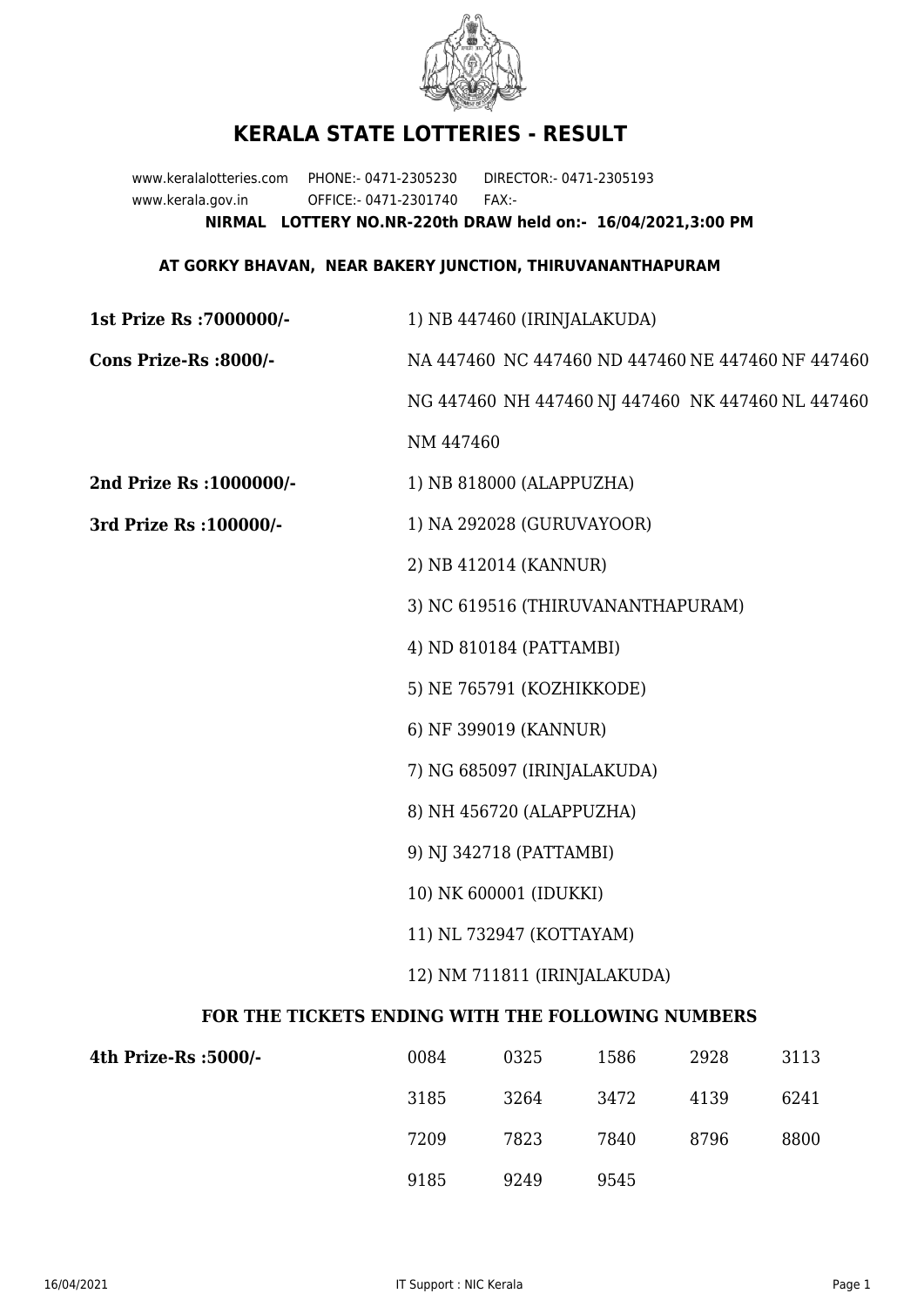| 5th Prize-Rs : 1000/- | 0014 | 0574 | 1504 | 1818 | 1966 |
|-----------------------|------|------|------|------|------|
|                       | 2364 | 2478 | 2544 | 2785 | 2914 |
|                       | 2963 | 3051 | 3500 | 3530 | 3786 |
|                       | 4409 | 4458 | 4464 | 4702 | 4737 |
|                       | 4989 | 5073 | 5225 | 5234 | 6737 |
|                       | 7281 | 7410 | 7507 | 7892 | 8033 |
|                       | 8873 | 9038 | 9092 | 9198 | 9363 |
|                       | 9533 |      |      |      |      |
| 6th Prize-Rs :500/-   | 0026 | 0218 | 0278 | 0454 | 0679 |
|                       | 0954 | 1129 | 1386 | 1400 | 1430 |
|                       | 1879 | 1975 | 2065 | 2108 | 2200 |
|                       | 2228 | 2732 | 2811 | 2985 | 3346 |
|                       | 3392 | 3522 | 3588 | 3641 | 3667 |
|                       | 3827 | 3897 | 3997 | 4044 | 4123 |
|                       | 4204 | 4240 | 4245 | 4326 | 4352 |
|                       | 4371 | 4413 | 4600 | 4794 | 4822 |
|                       | 4836 | 4929 | 5092 | 5103 | 5108 |
|                       | 5172 | 5664 | 5720 | 5735 | 5899 |
|                       | 6126 | 6161 | 6235 | 6282 | 6512 |
|                       | 6615 | 6655 | 6745 | 6805 | 6815 |
|                       | 7019 | 7090 | 7319 | 7348 | 7361 |
|                       | 7440 | 7785 | 7990 | 8011 | 8019 |
|                       | 8069 | 8264 | 8406 | 8486 | 8744 |
|                       | 8870 | 9286 | 9644 | 9900 |      |
| 7th Prize-Rs : 100/-  | 0057 | 0229 | 0265 | 0360 | 0473 |
|                       | 0517 | 0522 | 0530 | 0613 | 0724 |
|                       | 0752 | 0833 | 0912 | 0939 | 0952 |
|                       | 1038 | 1191 | 1266 | 1531 | 1691 |
|                       | 1720 | 1806 | 1823 | 1845 | 1969 |